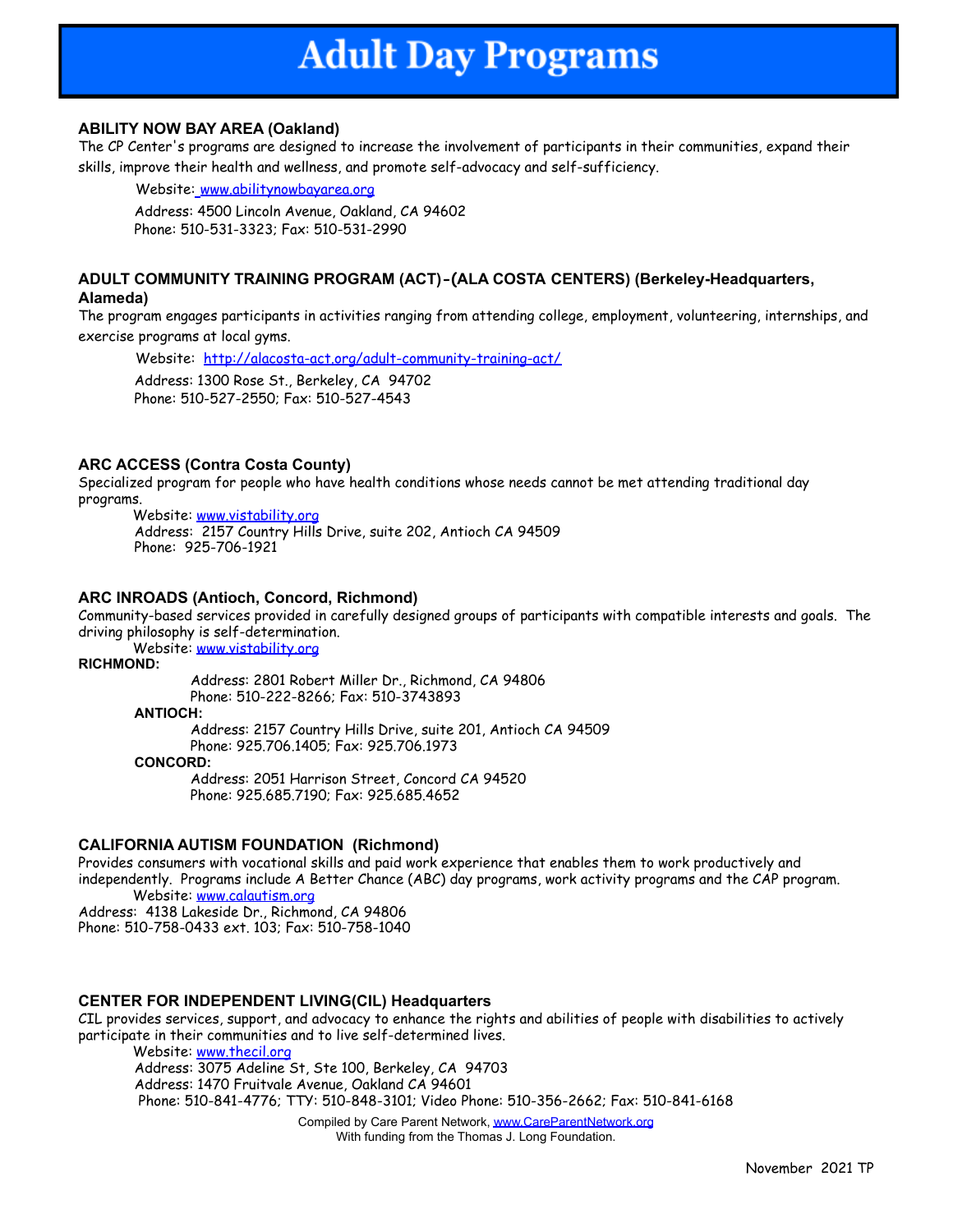### **CLAUSEN HOUSE (Oakland)**

Clausen House's Adult Education and Activity Program offer classes for people with a range of developmental disabilities. The goal is to challenge students intellectually, stimulate their creativity, and help them maximize their functional level. Students gain competency in essential life skills by taking part in classes, cultural events, and volunteer experiences.

Website: [www.clausenhouse.org](http://www.clausenhouse.org) Address: 88 Vernon St, Oakland, CA 94610 Phone: 510-839-0050; Fax: 510-444-5790

### **COLE VOCATIONAL SERVICES (Antioch, Pinole) (Unknown if they are open)**

Through classroom training and on-site supervision and support, they teach job skills that allow individuals to set goals and gain the confidence to become successful in work-related environments.

Website: [www.ca-mentor.com](http://www.ca-mentor.com)

**ANTIOCH:**

Address: 2352 Buchanan Road, Antioch CA 94509 Phone: 925.756.7600; Fax: 925.755.4915

**PINOLE:**

Address: 2401 San Pablo Avenue, Suite A, Pinole, CA 94564 Phone: 510-724-7190 Fax: 510-724-4201

### **COMMERCIAL SUPPORT SERVICES (Antioch, Concord, Richmond)**

Offers supported employment, both individually and in a group, and provides ongoing support throughout the work life of the individual. Operates several Production Centers allowing individuals to gain work experience, and develop the skills to succeed. The goal is to encourage and support each individual's transition to a job in the community when he or she decides the time is right.

Website: [www.vistability.org](http://www.vistability.org) **RICHMOND:** Address: 1420 Regatta Blvd., Richmond, CA 94804 Phone: 510-233-7303 **ANTIOCH:** Address: 2505 West 10<sup>th</sup> Street, Antioch, CA 94509 Phone: 925.755.4925 **CONCORD:** Address: 185 Mason Circle, suite F, Concord CA 94520 Phone: 925.825.5665

## **COMMUNITY ACCESS PROGRAMS (CAP), (Antioch, Concord, Hilltop)**

Provides a full spectrum of opportunities and choices for adults that are individually planned, including paid work and volunteer work opportunities, travel and mobility training, community experiences, recreational opportunities, domestic skills training, verbal and nonverbal communication training and opportunities in the arts.

Website: [www.vistability.org](http://www.vistability.org)

#### **ANTIOCH**

Address: 2157 Country Hills Drive, Antioch CA 94509 Phone: 925.706.1921; Fax: 925.706.1973

#### **CONCORD**

Address: 4615 Clayton Roads, Concord CA 94521 Phone: 925.685.9742; fax: 925.685.4652

#### **Hilltop**

Address: 2801 Robert Miller Dr., Richmond, CA 94806 Phone: 510-222-8266; Fax: 510-374-3893

> Compiled by Care Parent Network, [www.CareParentNetwork.org](http://www.careparentnetwork.org) With funding from the Thomas J. Long Foundation.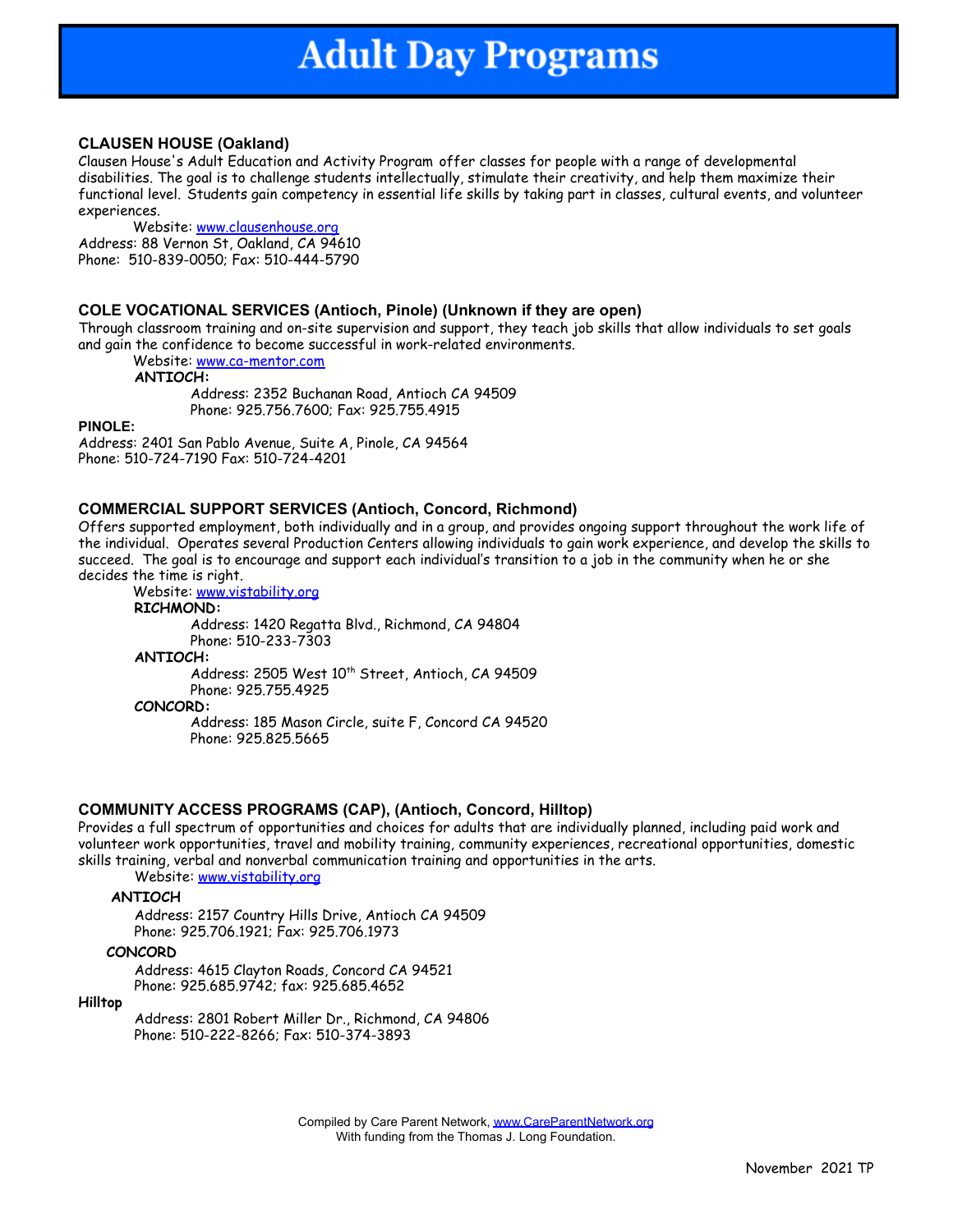## **COMMUNITY INTEGRATED WORK PROGRAM (C.I.W.P.) (Antioch, Richmond, Hayward)**

CISS is committed to the mission of providing the highest quality care and training to support our clients in experiencing their fullest potential.

Website: www.ciwp.org

#### **ANTIOCH**

Address: 1105 Buchanan Road, Antioch CA 94509 Phone: 925.778.2905; Fax: 925.778.8529

**(THERE ARE OFFICES IN ANTIOCH, ELK GROVE, FRESNO, LOS BANOS, MADERA, MERCED, AND NORTH HIGHLANDS) RICHMOND AND HAYWARD OFFICES HAVE CLOSED)**

## **CREATIVE GROWTH ART CENTER (Oakland)**

Serves adults artists with developmental and physical disabilities, providing a stimulating environment for artistic instruction, gallery promotion, and personal growth.

Website: www.creativegrowth.org Address: 355 24th St., Oakland, CA 94612 Phone: 510-836-2340; Fax: 510-836-0769

## **DEVELOPING PERSONAL RESOURCES CENTER (Richmond)**

### **This office is closed**

DPRC offers a full array of activities for young people and adults with disabilities who desire to enrich their lives through recreation, while learning important life skills.

Website: <http://www.ci.richmond.ca.us/2162/Developing-Personal-Resources-Center> Address: 1900 Barrett Ave., Richmond, CA 94804 Phone: 510-620-6814

## **FRIENDS OF CHILDREN WITH SPECIAL NEEDS (FCSN) (FCSN- East Bay Center: Fremont)**

Helping children and adults with special needs find love, hope, and respect through community involvement. Website: www.fcsn1996.org

Address: 2300 Peralta Blvd., Fremont, CA 94536 Phone: 510-739-6900; Fax: 510-739-6999

## **FUTURES EXPLORED**

An innovative day program providing work related and life skills training for adults with mild to moderate developmental disabilities. Participants may need help in areas of personal or social skills, or in seeking and holding a job, or both. Website: [www.futures-explored.org](http://www.futures-explored.org)

## **FUTURES ALIVE**

Address: 1140 Galaxy Way, suite 180, Concord CA 94520 Phone: 925.284.3240; Fax: 925.299.6760

## **THE ARTIST'S DEN**

Address: 1913 Salvio Street, Concord CA 94520 Phone: 925.951.0590; Fax: 925.953.2574

#### **GARDEN BRENTWOOD**

Address: 1191 Central Blvd. suite B, Brentwood CA 94513 Phone: 925.626.3642; Fax: 925.626.3645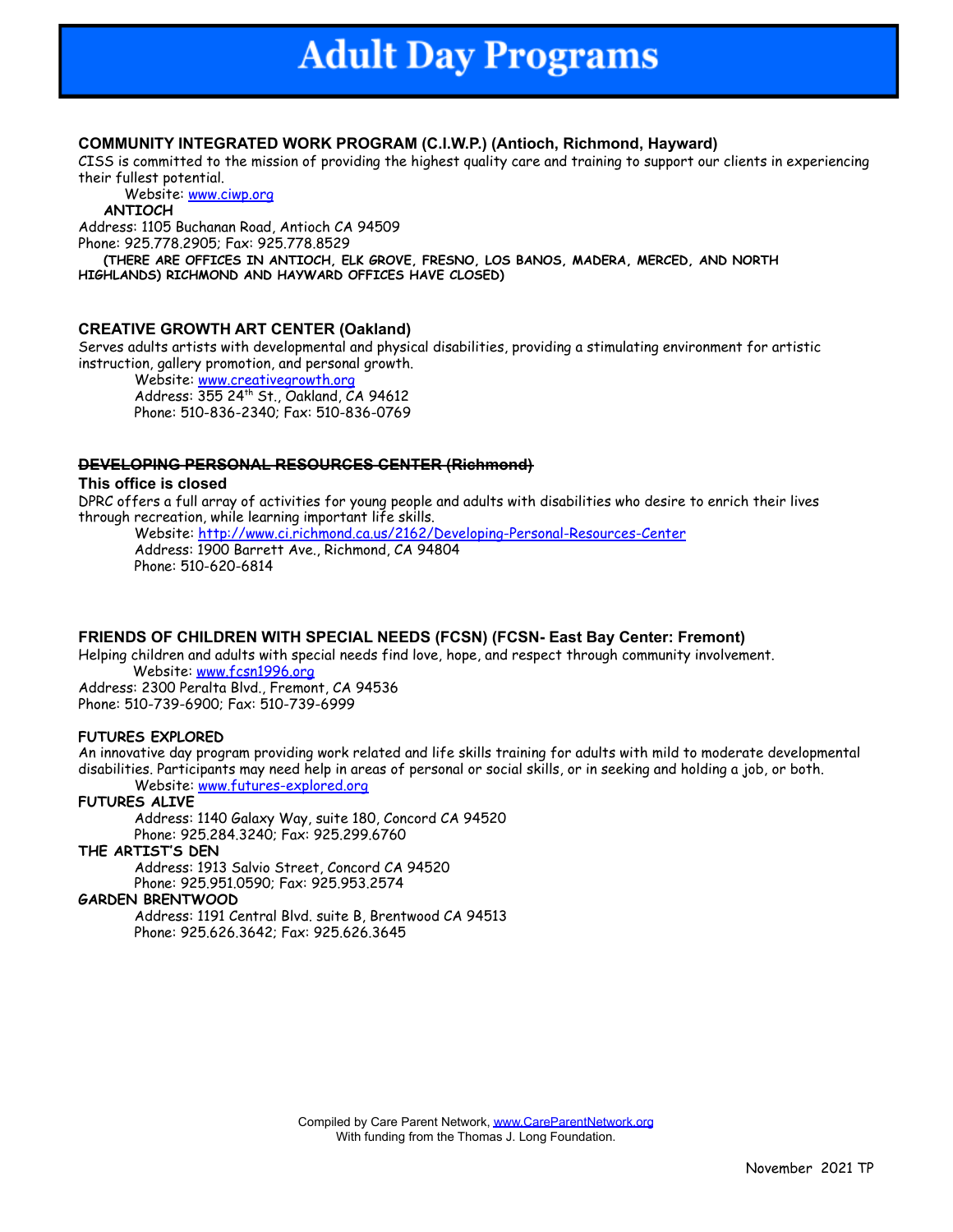## **GEORGE MILLER CENTER (Concord, Richmond)**

Operates with high standards in support of people with developmental disabilities. Trainings include: mobility training, community experiences; recreational opportunities, domestic skills training, verbal and nonverbal communication and opportunities in the arts.

Website: [www.vistability.org](http://www.vistability.org)

## **CONCORD:**

Address: 3020 Grant Street, Concord CA 94520 Phone: 925.646.5710; Fax: 925.646.5030

#### **RICHMOND:**

Address: 2801 Robert Miller Dr., Richmond, CA 94806 Phone: 510-374-3981; Fax: 510-374-3893

## **LAS TRAMPAS INCORPORATED (LAFAYETTE)**

Supports adults with developmental disabilities to discover their capabilities and to lead fuller lives in their home, at work, and in the community.

Website: [www.lastrampas.org](http://www.lastrampas.org) Address: PO Box 515, Lafayette, CA 94549 Being Remodeled: 3460 Lana Lane, Lafayette CA 94549 Phone: 925.284.1462

## **NIAD Art Center (Nurturing Independence through Artistic Development)**

Provides a visual arts studio program for adults who wish to explore the career of professional artist. No experience necessary except a willingness to learn new skills in making art. Mediums include printmaking, drawing, painting, mixed media, fiber arts and ceramics. The Exhibition Program assists in supporting the artists exhibit and sell work for income.

Website: [www.niadart.org](http://niadart.org/) Address: 551 23rd Street, Richmond CA 94804 Phone: 510-620-0290, Fax 510-620-0326

## **OPEN HOUSE**

A place to feel respected, connected, and engaged in a meaningful life. Our team serves as advocates for health and independence. Our care managers act as intermediaries between clients and their carefully matched care specialists. Licensed, certified and skilled nurses and educators target concerns including isolation, needing on-site licensed nursing staff who will promote medication adherence, health and wellness care while away from home.

Website: [www.openhousecenter.org](http://www.openhousecenter.org) Address: 2600 Stanwell Drive, suite 120, Concord CA 94518 Phone: 925.349.4244

## **PATHWAY TO CHOICES (Pinole)**

Innovative day program provides individual support and services to meet each person's needs and preferences and change as the individual does. Promotes consumer's free will, self determination and self advocacy through employment services, computer skills development, behavior management, literacy development, creative arts, health and wellness as well as community involvement.

Website: [www.pathwaytochoices.net](http://www.pathwaytochoices.net) Address: 751 Belmont Way, Pinole, CA 94564 Phone: 510-724-9044; Fax: 510-724-3195